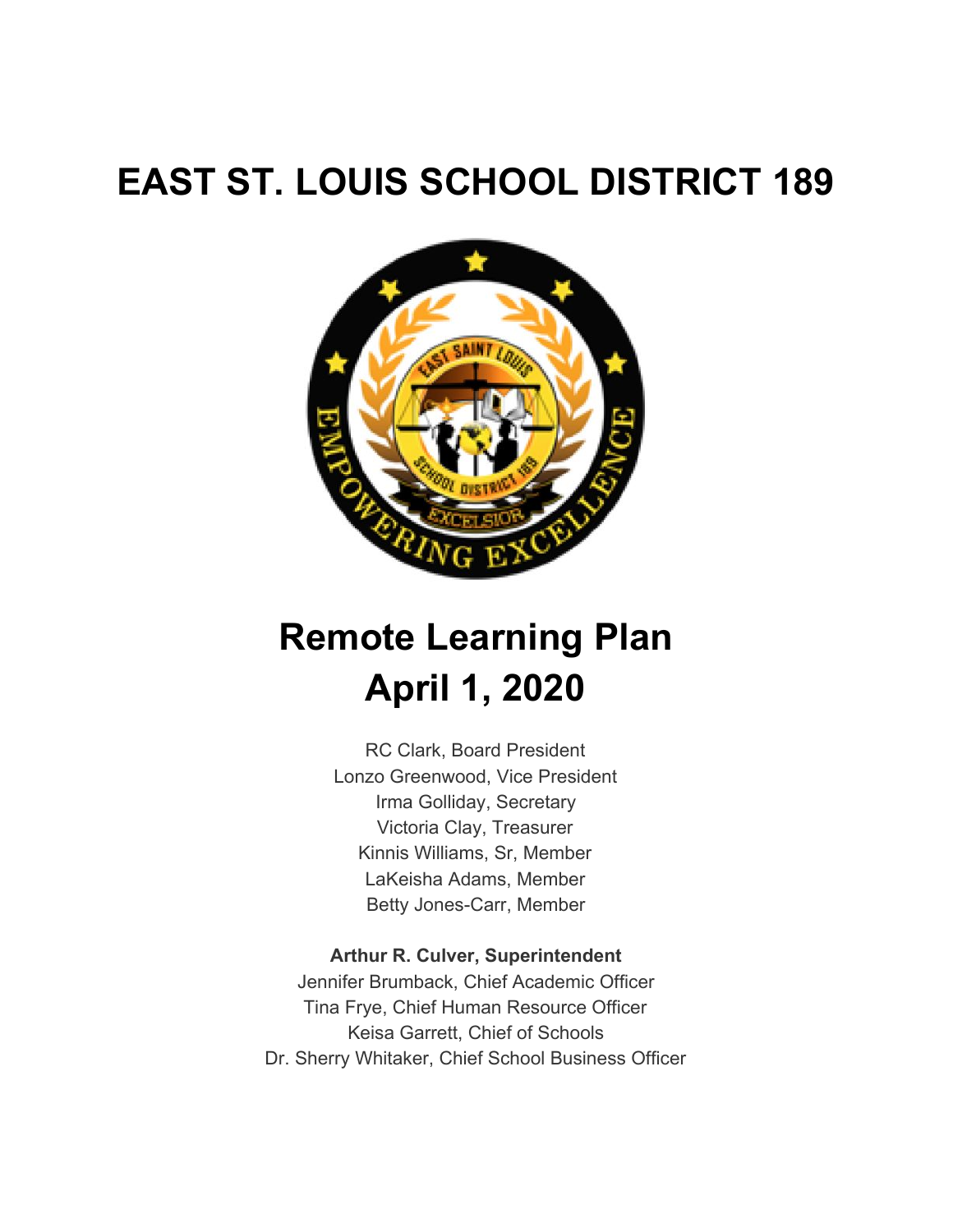## Table of Contents

|                                                                                                                                                                                                                                                                                                                                     | Page |
|-------------------------------------------------------------------------------------------------------------------------------------------------------------------------------------------------------------------------------------------------------------------------------------------------------------------------------------|------|
|                                                                                                                                                                                                                                                                                                                                     |      |
|                                                                                                                                                                                                                                                                                                                                     |      |
|                                                                                                                                                                                                                                                                                                                                     |      |
| The Remote Learning Plan<br>Instruction, Intervention and Enrichment<br><b>Student Work Submission</b><br>Grading - Scoring and Feedback<br><b>Family, Student and Staff Illness</b><br><b>Time Recommendations</b><br>Advanced Placement (AP) - College Board<br><b>CTE - Career and Technical Education</b><br><b>Dual Credit</b> |      |
| Multilingual Learners<br><b>Special Education and Related Services</b><br>Digital Resources for Core Subject Areas and Social-Emotional Supports  11-13<br>Communication<br>East St. Louis SD 189 School and Building Leader Directory                                                                                              |      |
| <b>Internet Access</b><br>Distribution of Devices and Print Material                                                                                                                                                                                                                                                                |      |
| <b>Grab and Go Meals</b><br><b>Support Programs</b>                                                                                                                                                                                                                                                                                 |      |

Content for this document is based on ISBE Remote Learning Recommendations and collaboration with IFT Local 1220 and has been modified for ESTL 189's use.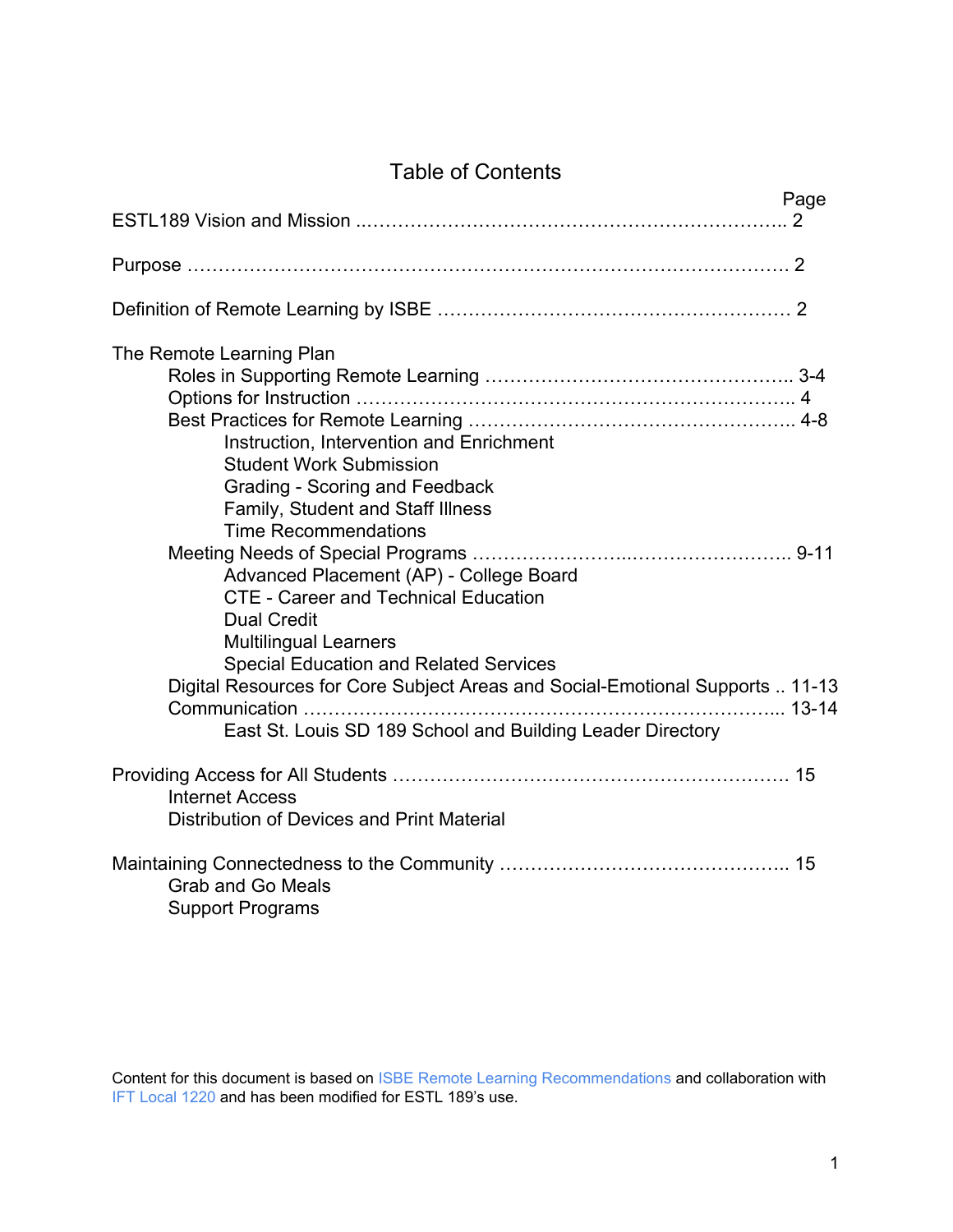## **ESTL189 Vision**

*Students in East St Louis School District 189 are supported physically, socially, and emotionally in a safe and nurturing environment to achieve academic success that prepares them for college, the workforce, and citizenship in the 21 st century.*

## **ESTL 189 Mission**

*The Mission of School District 189 is to cultivate the potential in every student to thrive as a global citizen by inspiring a love of learning and civic engagement, by challenging and supporting every student to achieve academic excellence, and by embracing the full richness of our community.*

### **Purpose**

East St. Louis School District 189 (ESTL189) continues its commitment to provide students with physical, social and emotional support so that each child may reach the full potential of their academic success, even when unexpected circumstances force the closure of school. In response to Illinois State Board of Education's (ISBE) recommendations and Illinois State Governor JB Pritzker's Executive Orders, the district has developed a remote learning plan to meet the learning needs of our students during this unprecedented and uncertain time.

The ESTL 189 Remote Learning Plan is designed to accomplish three goals.

- 1. Ensure all students have opportunities to continue learning that focuses on critical standards for success in the current and coming school year.
- 2. Minimize instructional loss while maximizing resources available to students and teachers.
- 3. Provide students and families with routines, structures and supports to meet academic and social-emotional needs.

## **Definition of Remote Learning by ISBE**

Remote learning is learning that happens outside of the traditional classroom because the student and teacher are separated by distance and/or time. Remote learning can be real-time or flexibility timed, and it may or may not involve technology. Real-time, technology-infused remote learning may be appropriate for one district, while flexibly timed instruction without technology is the right choice for another. Other districts might find that a plan including a blend of real-time, flexibly timed, technological, and non-technological options is the best fit for its students and families.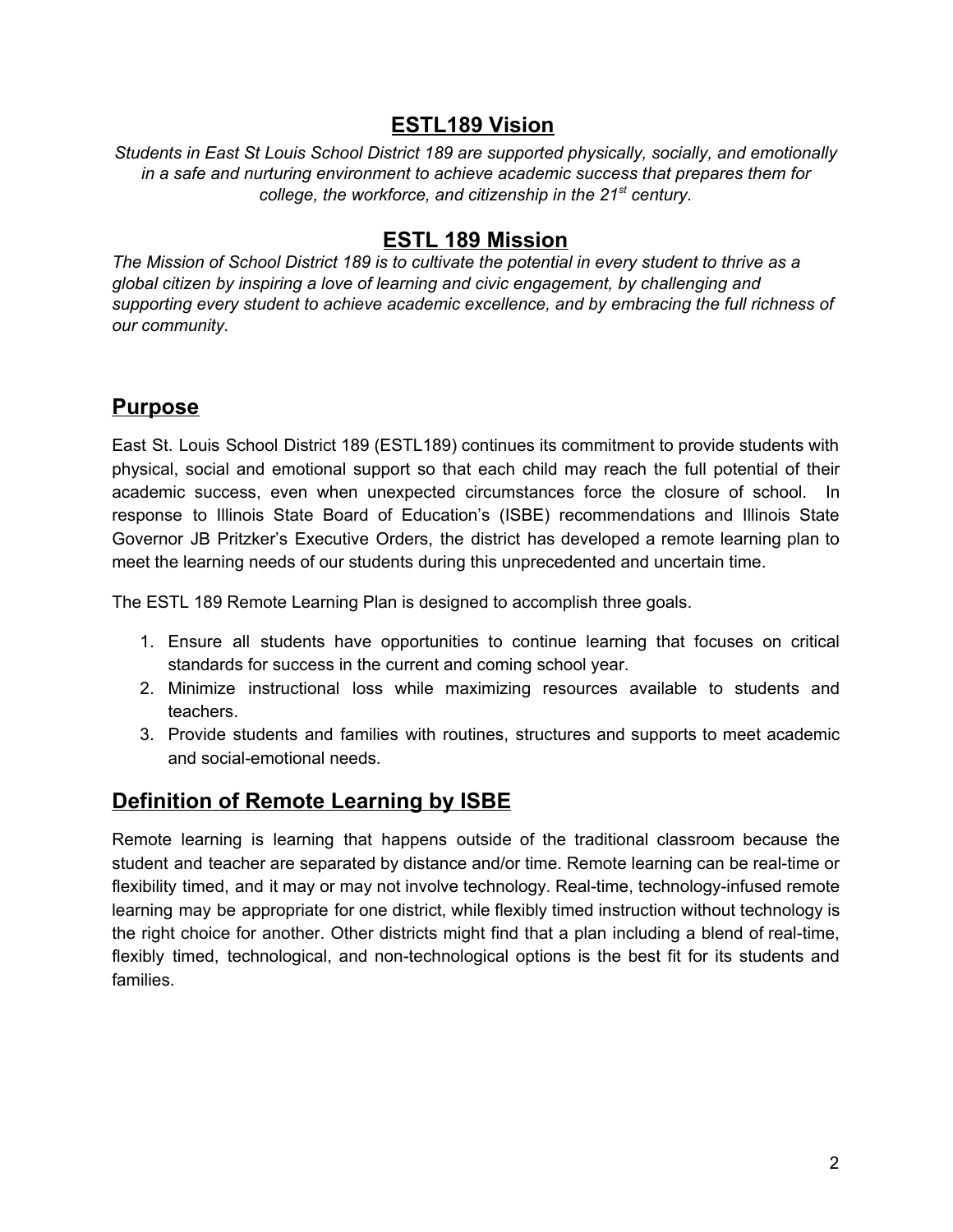## **Remote Learning Plan**

#### **Roles in Supporting Remote Learning**

The Remote Learning Plan only works if everyone is involved and participates.

|                                            | <b>Stakeholder Responsibilities</b>                                                                                                                                                                                                                                                                                                                                                                                                                                                                                                                                                                                                                                                                                       |
|--------------------------------------------|---------------------------------------------------------------------------------------------------------------------------------------------------------------------------------------------------------------------------------------------------------------------------------------------------------------------------------------------------------------------------------------------------------------------------------------------------------------------------------------------------------------------------------------------------------------------------------------------------------------------------------------------------------------------------------------------------------------------------|
| <b>District</b><br><b>Responsibilities</b> | Develop thoughtful, accessible remote learning<br>$\bullet$<br>plans using stakeholder input, when possible.<br>Support schools in planning and implementing remote learning<br>plans.<br>Help schools identify needed resources in the community<br>(academic, health, social, emotional).                                                                                                                                                                                                                                                                                                                                                                                                                               |
| <b>School</b><br><b>Responsibilities</b>   | Implement remote learning plans<br>$\bullet$<br>Communicate regularly with all stakeholders.<br>Support teachers in planning and implementing remote learning<br>$\bullet$<br>plans.<br>Help families find needed resources in the community<br>(academic, health, social).                                                                                                                                                                                                                                                                                                                                                                                                                                               |
| <b>Teacher</b><br><b>Responsibilities</b>  | Make remote learning activities available to students by 9:00<br>$\bullet$<br>AM each day.<br>Be available at scheduled times to answer student/caregiver<br>$\bullet$<br>questions.<br>• Set specific times/methods for communicating with students<br>and parents.<br>• Create structure and routine.<br>Be flexible and understanding with regards to social/emotional<br>$\bullet$<br>needs.<br>Provide a range of meaningful learning opportunities and<br>resources that engages and meets the needs of all learners<br>during the period of closure.<br>Provide multiple pathways to assess student learning and<br>provide timely and regular feedback to students on progress<br>related to learning activities. |
| <b>Student</b><br><b>Responsibilities</b>  | Review assigned work.<br>Commit to and engage in this new educational environment<br>Complete your assigned work by the due date.<br>$\bullet$<br>Ask clarifying questions when you need help or don't<br>$\bullet$<br>understand<br>Be flexible and understanding as instructors navigate this new<br>$\bullet$<br>territory<br>Be respectful to yourself, teachers and peers.                                                                                                                                                                                                                                                                                                                                           |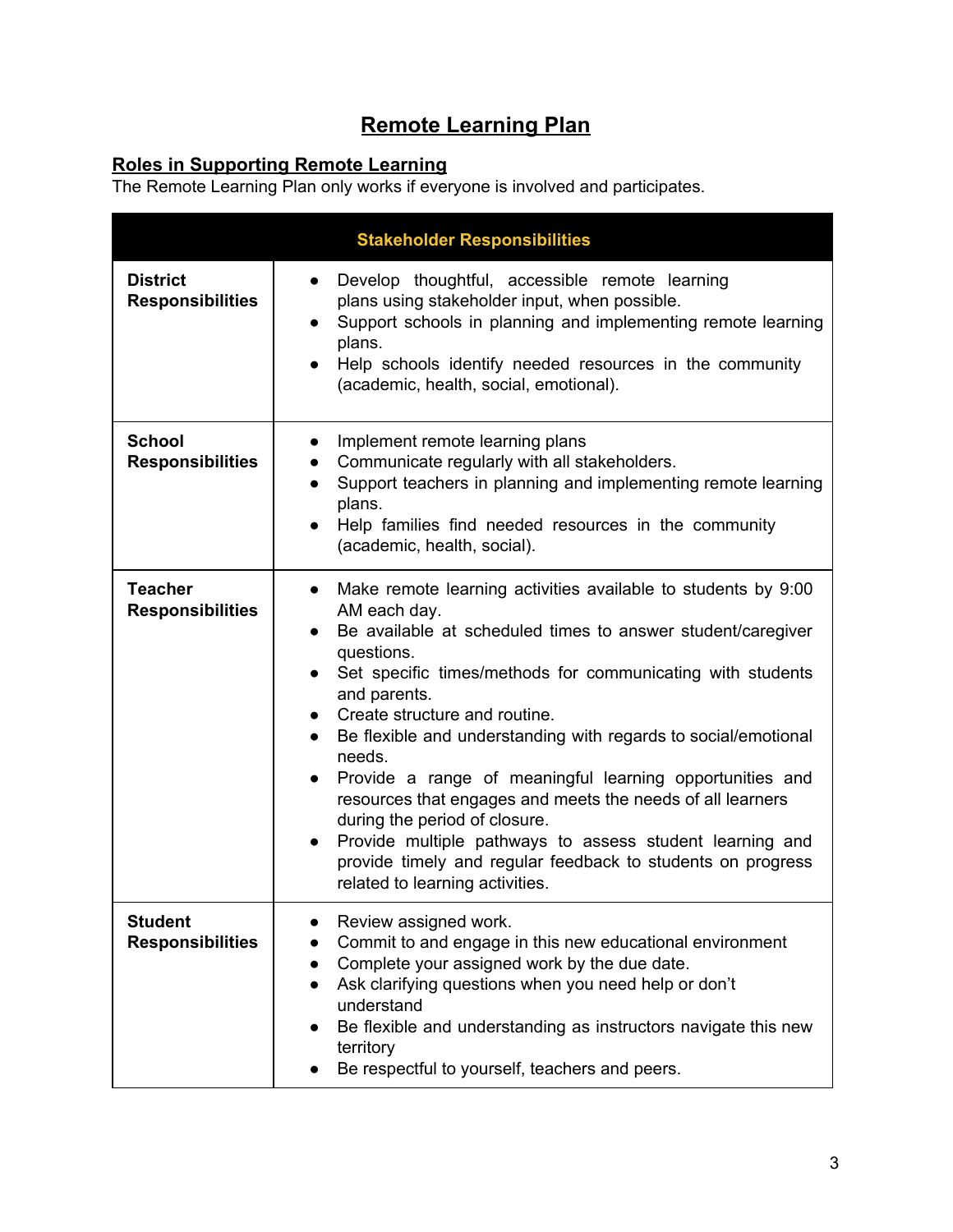| <b>Parent/Caregiver</b><br>/Family<br><b>Responsibilities</b> | • Review work assigned to the student.<br>Reserve a space for students to complete remote learning<br>work.<br>Encourage students to get enough sleep.<br>$\bullet$<br>• Set sensible time limits for technology use.<br>• Talk to students about their work every day.<br>• Help students establish and follow regular daily routines. |
|---------------------------------------------------------------|-----------------------------------------------------------------------------------------------------------------------------------------------------------------------------------------------------------------------------------------------------------------------------------------------------------------------------------------|
|---------------------------------------------------------------|-----------------------------------------------------------------------------------------------------------------------------------------------------------------------------------------------------------------------------------------------------------------------------------------------------------------------------------------|

#### **Options for Instruction**

Throughout the school closure, ESTL189 teachers and support staff will continue to provide students with instruction that is designed to build upon learning trajectories already established within classrooms and prepare students for the next school year by focusing on critical skills and standards needed for success. This will happen using one of the three remote learning options identified in this plan.

| <b>OPTION 1</b>              | <b>OPTION 2</b>              | <b>OPTION 3</b>                  |
|------------------------------|------------------------------|----------------------------------|
| School-Provided Printed      | Teacher Led Instruction both | <b>Teacher-Led Full Digital</b>  |
| Instructional Materials with | in Print and Online with     | <b>Instruction with Guidance</b> |
| Guidance from Teachers and   | Guidance from Teachers and   | from Teachers and Support        |
| <b>Support Staff</b>         | <b>Support Staff</b>         | Staff                            |
|                              |                              |                                  |

In each of these options, teachers will communicate with students using appropriate communication methods and parents via phone, email, and, in some cases, through virtual conversation (Google Hangout, Zoom, etc.). It is important to make sure all student and parent contact information is up to date to ensure the success of the delivery of instruction.

#### **Best Practices for Remote Learning**

#### **Instruction, Intervention and Enrichment**

Remote learning instruction is based on these core beliefs.

- Teachers and students will be present and fully engaged. Short, daily or weekly videos, emails or electronic communication (ie. Remind, Class DOJO, etc) can help the instructor connect with, reassure, and provide students with encouragement.
- Educator collaboration is essential to creating engaging lessons and activities. Teachers will work within grade-level and or content-specific teams to support the development of remote learning. Teachers are encouraged to leverage the expertise and insight of novice and veteran teachers to fully support the creation of motivating and effective lessons for all learners.
- Teachers will focus on engaging and accessible learning materials and techniques. Prioritized mini- lessons and short mini-lectures will keep students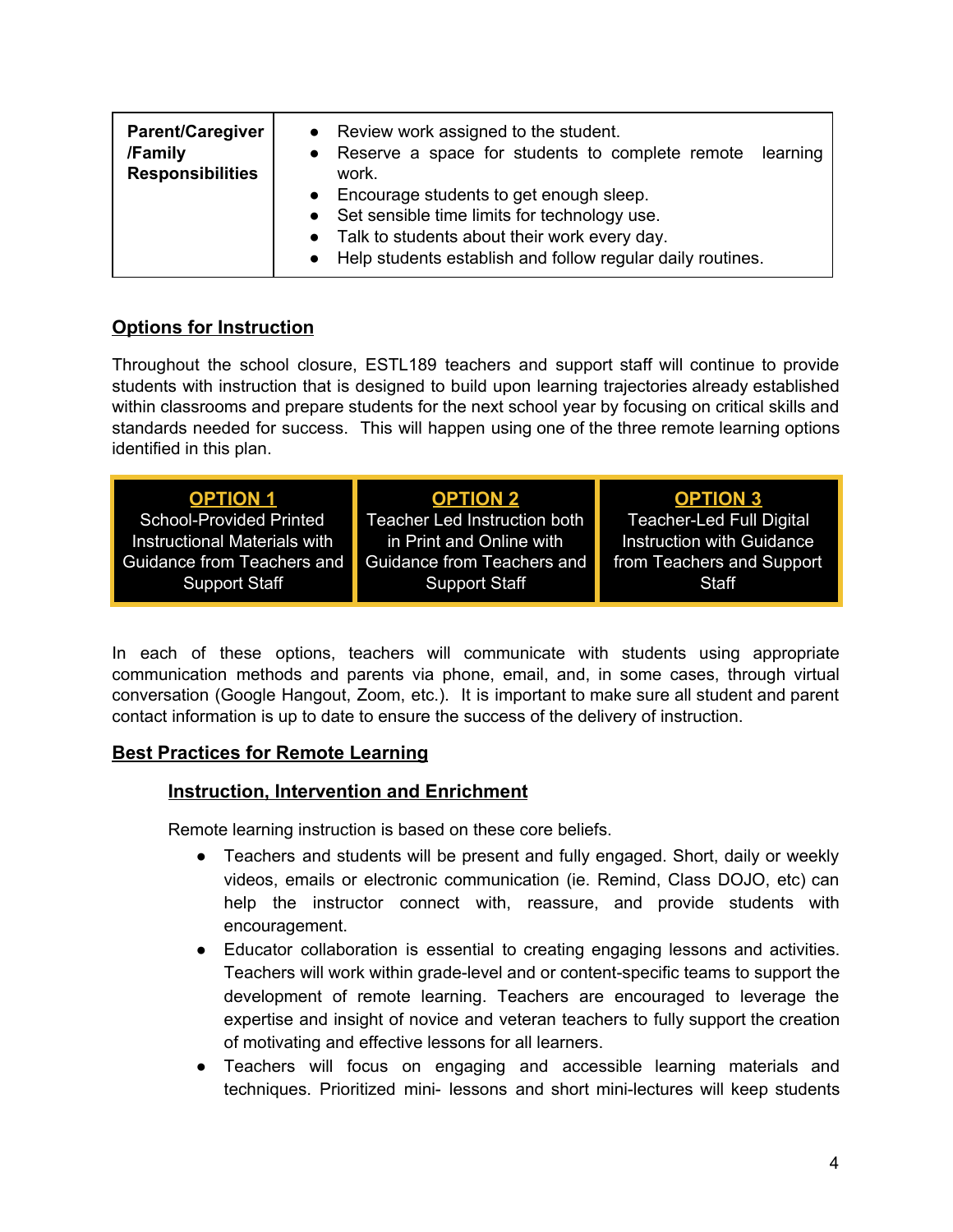engaged. Incorporated mixed media content, such as television clips, newspapers, maps, and political cartoons and interactive web-based, free software tools, etc., will keep students engaged and excited about learning.

● Flexibility with pacing and student assignments is expected for students success. Students with non-traditional schedules and diverse learning styles can stay engaged, connected, and abreast of learning expectations if all assignments and accompanying resources offer student choice and are posted at the beginning of the week and are due by the end of the week or before the start of the next week.

There are many methods that teachers may approach to deliver their lessons each day. No matter which of the instructional options teachers choose, they will be communicating assignments and expectations with students weekly, if not daily, by email or through some form of online platform such as Google Classroom. Teachers may choose to meet with their students during the day either everyday or several times during the week or they may provide students with an activity/assignment at the beginning of the day and allow the students to work independently. Teachers might also choose to blend these two options (for instance during a class meeting they might meet with students and then ask students to do independent tasks). These methods can be identified as Teacher Led instruction or Teacher Directed instruction and are defined in the following tables.

| <b>Common Formats for Online Instruction</b>                                                    |                                                                                                                                             |
|-------------------------------------------------------------------------------------------------|---------------------------------------------------------------------------------------------------------------------------------------------|
| <b>Teacher Led</b>                                                                              | <b>Teacher Directed</b>                                                                                                                     |
| Real-time, interactive teacher-to-student<br>instruction using Google Hangouts Meet<br>or Zoom. | Teachers post course assignments via<br>email or Google Classroom and students<br>complete the assignments within a<br>designated timeline. |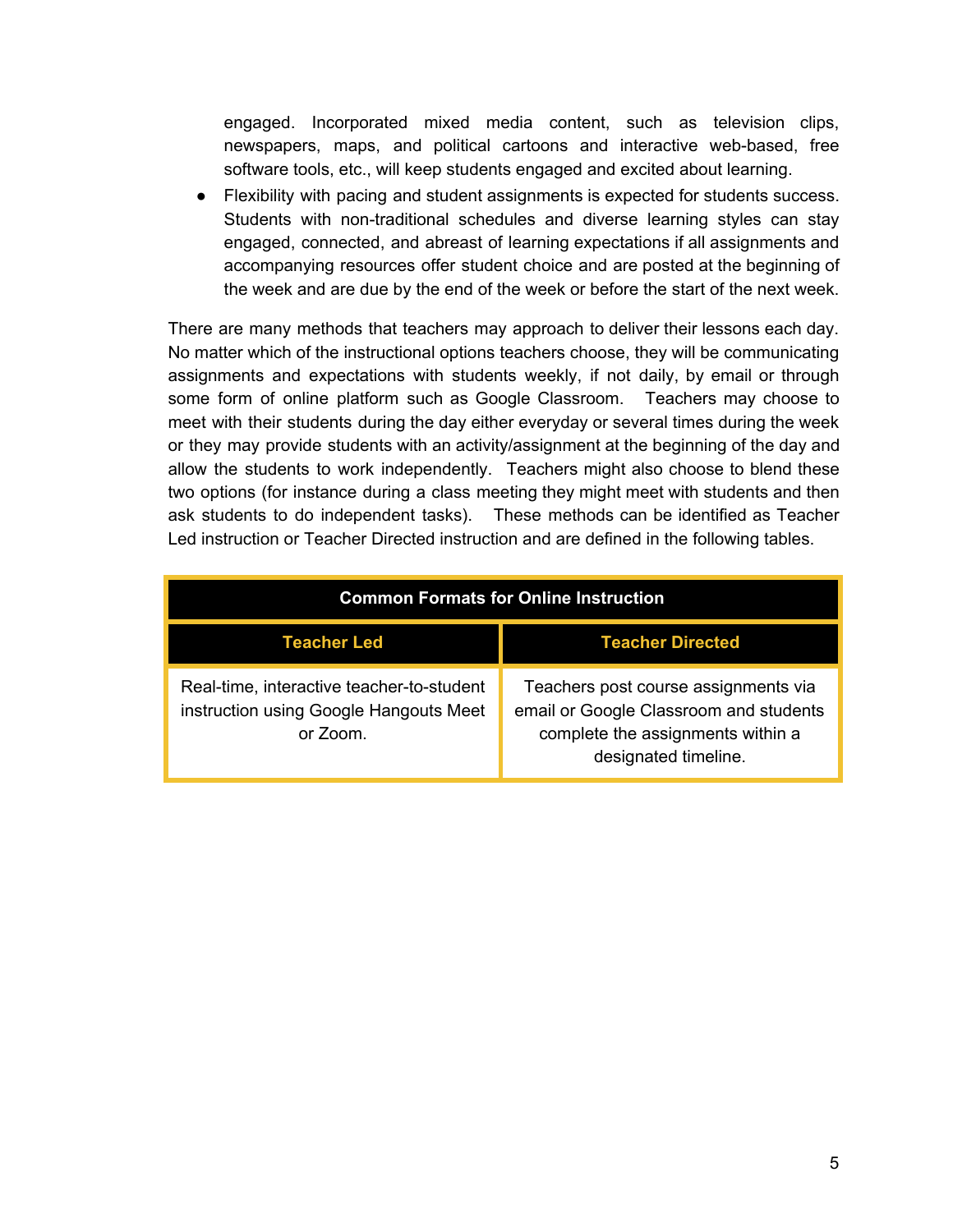| <b>Characteristics of Online Instruction</b>                                                                                                            |                                                 |  |
|---------------------------------------------------------------------------------------------------------------------------------------------------------|-------------------------------------------------|--|
| <b>Teacher Led</b>                                                                                                                                      | <b>Teacher Directed</b>                         |  |
| Teacher Delivers Lesson Live - Webinar<br>Style Face-To-Face<br>(Google Hangouts Meet/Zoom)                                                             | Lesson is Pre-Recorded or Task is<br>Pre-Loaded |  |
| <b>Real-Time Breakout Groups</b>                                                                                                                        | Pre-assigned groups                             |  |
| Live Chat                                                                                                                                               | <b>Discussion Boards</b>                        |  |
| <b>Discussion Boards</b><br>Real-Time Discussions                                                                                                       |                                                 |  |
| Keep in mind teachers can combine thesehave a live chat running (to answer<br>students' questions) while students are working on a self-paced activity. |                                                 |  |

Many of the resources already used in the classroom will continue to be a resource as part of ESTL189 Remote Learning Plan. Students will access many of those resources through the district website's Clever link, a teacher email, or other commonly used web-based programs. Once in Clever, students will use the online version of textbooks and activities along with classroom intervention and enrichment programs. Students will be asked to spend time working with teachers to continue progress toward standards and skills required for success in the next grade level through inquiry-based or discovery activities. Students will be provided with activities to fill gaps in their learning as identified by previous assessments and offered extended learning opportunities to enrich their knowledge and experiences with skills and grade-level standards.

#### **Student Work Submission**

Teachers are encouraged to create purposeful activities allowing students to demonstrate their learning in various ways. (ie. written work, essays, journals, portfolios, discussion posts, video response, pictures, and other artifacts) Students will submit their work by sharing documents through Google Classroom, email documents. photos or videos of work, or by any previously agreed upon method.

From these submissions, teachers will let students know if they have not yet met, met, or exceeded the standard or expectation of the learning. Students will receive productive feedback and additional time allowing them to go back and make corrections until the standard has been met.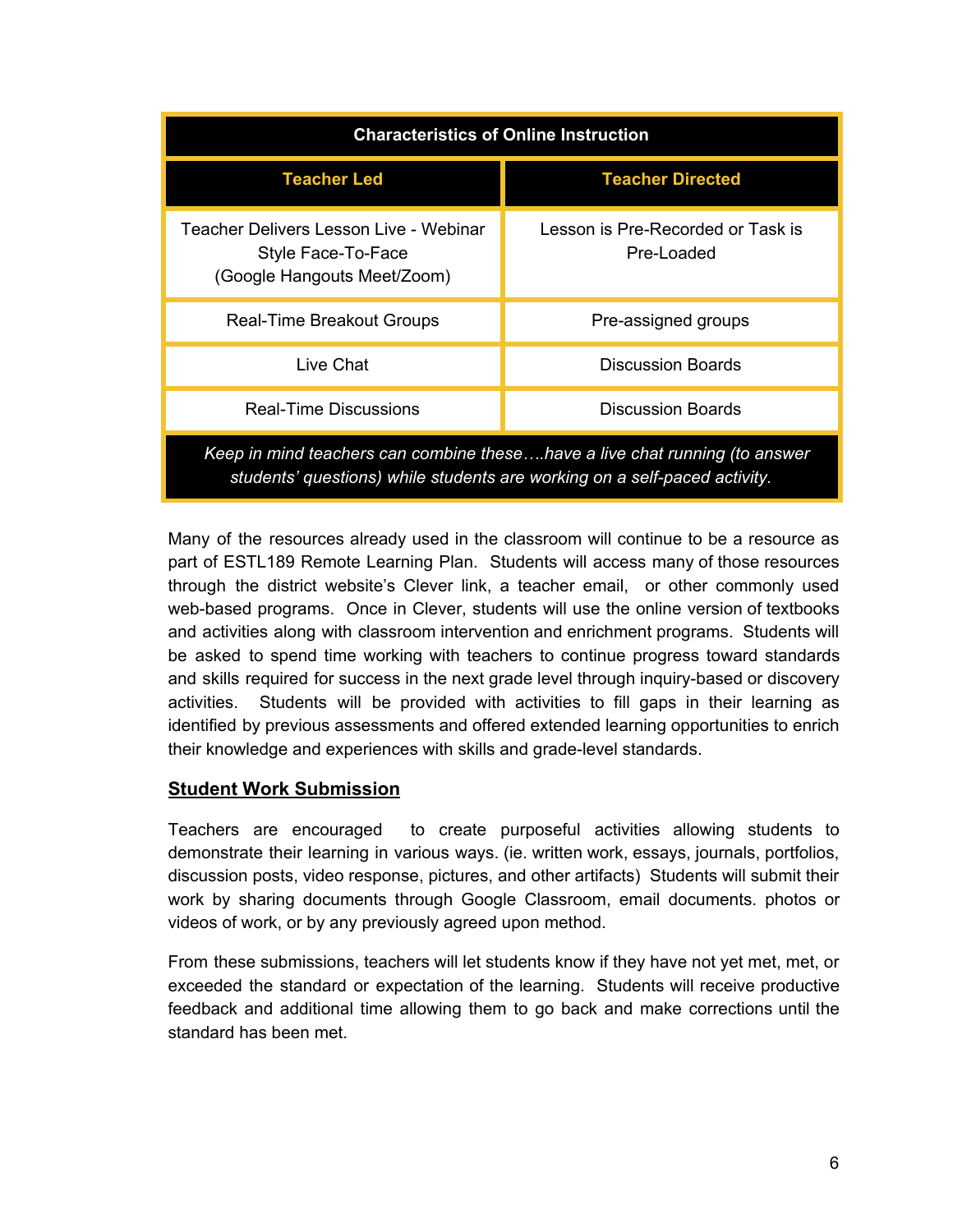#### **Grading - Scoring and Feedback**

The Illinois State Board of Education (ISBE) released information on how schools should operate during the newly defined Remote Learning Days, including guidance on how teachers can continue to score assessments and provide grades for students. Clearly, what is most important is that teachers continue to provide students with meaningful feedback that supports their ongoing learning and academic growth.

The recommendations for grading are based upon the principle of no educational harm to any child. For continuity, consistency and in the best interest of students at this time the following options to address grading will be followed:

| Grade<br>Level | <b>Requirements to Pass Courses</b>                                                     | Action needed in the case of<br>"Incomplete" grade                                                                                                                                  |
|----------------|-----------------------------------------------------------------------------------------|-------------------------------------------------------------------------------------------------------------------------------------------------------------------------------------|
| Pre-K          | Complete all activities with family.                                                    | Must complete work within the first 6<br>weeks upon school resuming.                                                                                                                |
| Κ              | Complete all assigned activities and<br>show growth on major assignments.               | Must complete work within the first 6<br>weeks upon school resuming.                                                                                                                |
| $1 - 8$        | Receive a passing grade in course<br>(A, B,C), and show growth on major<br>assignments. | Must complete work within the first 6<br>weeks upon school resuming.                                                                                                                |
| $9 - 12$       | Receive a passing grade in course<br>(A, B,C), and show growth on major<br>assignments. | Must complete work within the first 6<br>weeks upon school resuming. An<br>"Incomplete" will not affect GPA, but<br>must be completed in order to<br>receive credit for the course. |

In grades 6 - 12, students will be given opportunities to complete missing assignments and work on assessments that impact their 3rd Quarter grades. The philosophy is to recoup, review and refine.

#### **Family, Student and Staff Illness**

We certainly hope that the well-being of our students, families, and staff is maintained throughout this critical period. Please continue to follow the guidance of The Illinois Public Health Department as it relates to health and wellness.

Should any student or immediate family member of a student endure hardships due to illness or grave loss associated with COVID-19, the student will be excused from all assignments. If a student should encounter other general illness, they will be allowed ample time to make up assignments.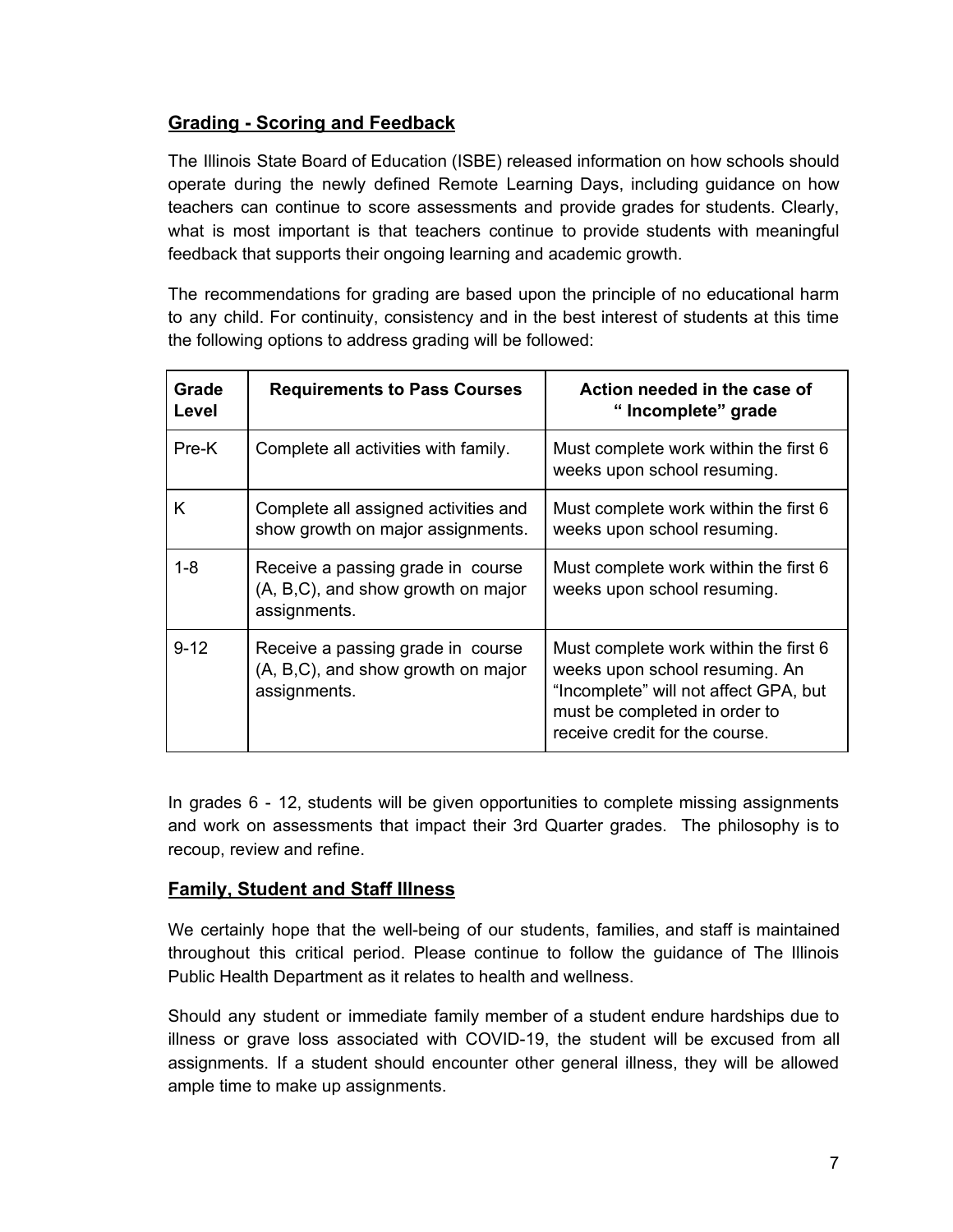Staff will continue to follow the local agreements as substitute procedures may be enacted for any staff member who is unable to continue services to students. In the case that a teacher is not available to provide support or instruction, students will not be negatively impacted.

To the greatest extent possible, District 189 will offer emotional support services to students or staff affected by family or individual grave illness during this period.

#### **Time Recommendations**

Students should be actively engaged in learning each week day to allow for consistency in their routine and to ensure continuous growth and improvement in their learning. Likewise, students should have daily engagement with timeframes that are age appropriate. Teachers will use the guidelines when planning instruction and engagement activities.

| Grade<br>Level | <b>Minimum</b>                                        | <b>Maximum</b>                              |
|----------------|-------------------------------------------------------|---------------------------------------------|
| <b>PreK</b>    | 20 minutes/day                                        | 1 hour/day                                  |
| K              | 30 minutes/ day                                       | $1\frac{1}{2}$ hours /day                   |
| $1 - 2$        | 45 minutes/day                                        | 1 <sup>1</sup> / <sub>2</sub> hours /day    |
| $3-5$          | 1 hour/day                                            | 2 hours/day                                 |
| $6 - 8$        | Class: 15 min/day<br>Total: $1\frac{1}{2}$ hours /day | Class: 30 min/day<br>Total: 3 hours/day     |
| $9 - 12$       | Class: 20 min/day<br>Total: 2 hours/day               | Class: 45 min/day<br>Total: 41/2 hours /day |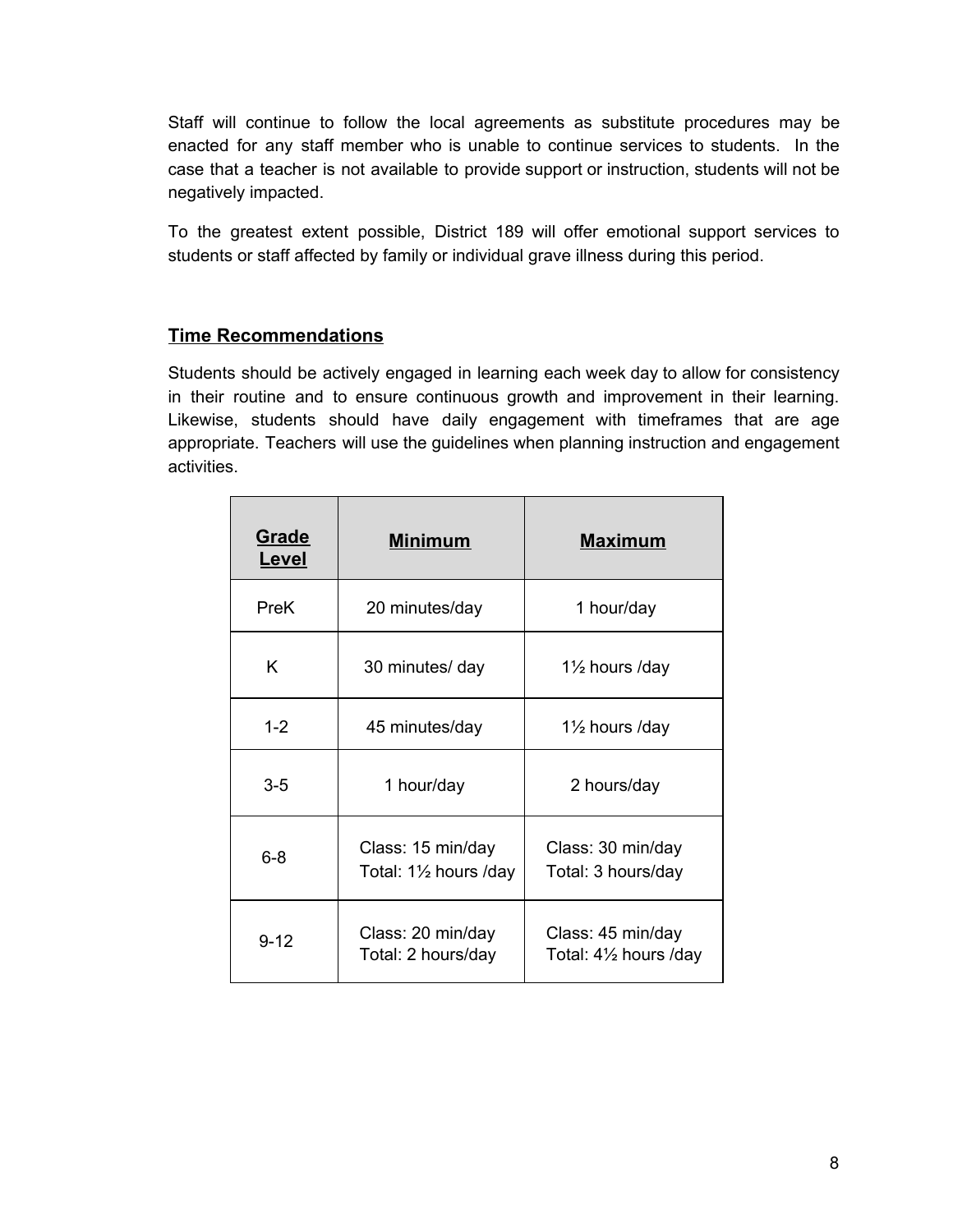#### **Meeting Needs of Special Programs**

#### **Advanced Placement (AP) - College Board**

For support and information regarding Advanced Placement instruction and exams refer t[o](https://apcentral.collegeboard.org/about-ap/news-changes/coronavirus-update) [College](https://apcentral.collegeboard.org/about-ap/news-changes/coronavirus-update) Board. Video instruction and exam [information](https://apcentral.collegeboard.org/about-ap/news-changes/coronavirus-update) can be found at [\(https://apcentral.collegeboard.org/about-ap/news-changes/coronavirus-update](https://apcentral.collegeboard.org/about-ap/news-changes/coronavirus-update)).

#### **CTE - Career-Technical Education**

When weighing content decisions for CTE students, essential skills/knowledge must be considered along with what is required for students to earn industry credentials and meet standards of employers/certifying bodies.

Teachers may choose to use various delivery methods for materials and evaluation of knowledge. Presentation may include, but not be limited to, video, YouTube, self-guided activities, posting materials with discussion and questioning, reading of texts and readings, essay writing, and sequential process flow. Additional recommendations for CTE are being developed and will be posted on [I](https://www.isbe.net/Pages/covid19.aspx)SBE's [COVID-19](https://www.isbe.net/Pages/covid19.aspx) webpage when available.

For Career and Technical Education dual credit courses typically delivered in person but currently being delivered online through an alternative format or via remote instruction after March 17, 2020: In the event that students are able to resume in-person instruction at the high school or institution of higher education campus and complete the hands-on competencies as a part of the course, the high school and institution of higher education should ensure that instructors and students are exercising social distancing practices.

If after April 7, 2020, the college were to resume in-person instruction but the high school did not, opportunities to bring students on campus to complete the hands-on competencies as a part of the course should be implemented. If the high school were to resume in-person instruction but the institution of higher education did not, students should be allowed the opportunity to complete the course and/or the hands-on competencies as a part of the course at the high school, even if this is outside of normal timelines. Institutions of higher education and high schools should work together to finalize these plans.

#### **Dual Credit**

The Illinois Board of Higher Education, Illinois Community College Board, and Illinois State Board of Education developed the following guidance to advise secondary and postsecondary institutions in Illinois on supporting and accommodating students who are enrolled in dual credit courses during the COVID-19 public health emergency. The joint guidance can also be [found](https://www.isbe.net/Documents/Joint-Dual-Credit-Guidance-During-Suspension-of-In-Person-Instruction.pdf) here.

For those dual credit courses that are taught by a high school instructor: The online,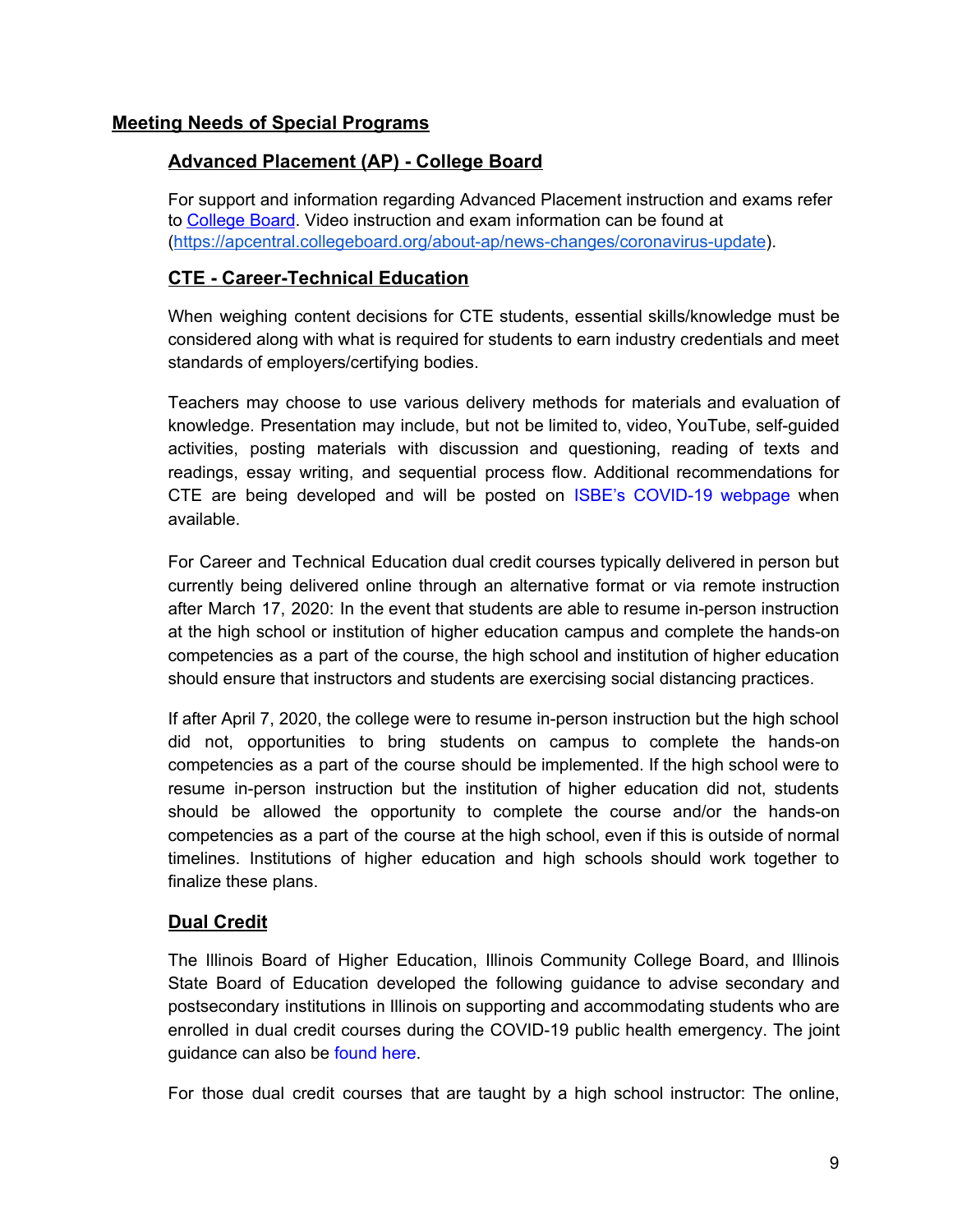alternative, or remote instruction that takes place must still meet the standards for college credit. So long as coursework is being completed in these courses, students should receive credit for that work.

If the high school lacks the capacity for online, alternative, or remote instruction, it is the agencies' recommendation that the college work with the high school to share any online resources/platforms needed to ensure student success. For example, the college or university might set up a Blackboard course section for the high school instructor or loan laptops to the students in the class, if needed.

For students who choose not to continue their dual credit enrollment, given the challenges associated with the COVID-19 pandemic: Recognizing that students may be experiencing varying mental and physical health challenges at this time and may have very different access to supports and technology at home, grading should strongly consider the principle of "No educational harm to any student." High schools and institutions of higher education should be actively engaged with each student to ensure he/she is not penalized by this situation. With oversight authority from the Illinois Community College Board and the Illinois Board of Higher Education, the Dual Credit Quality Act was enacted to protect the academic standing of students. See 110 ILCS 27/15, to wit:

Sec. 15. Student academic standing. Institutions may adopt policies to protect the academic standing of students who are not successful in dual credit courses, including, but not limited to, options for (i) late withdrawal from a course, or (ii) taking the course on a pass-fail basis, or both.

#### **Multilingual Learners**

Multilingual Learners refers to all children and youth who are, or have been, consistently exposed to multiple languages. It includes students known as English language learners, English learners (ELs) or dual language learners; heritage language learners; and students who speak varieties of English or indigenous languages.

Students who are Multilingual Learners come from culturally and linguistically diverse backgrounds and include students with varying levels of proficiency in English and their home language. Teachers will build on families' culturally and linguistically diverse backgrounds by providing students with authentic language activities that allow them to participate and access material in both English and their home language. These activities will be developed using the students' current level of language proficiency. Teachers will plan to provide opportunities for students to practice their listening, reading, speaking and writing skills.

Supports will be provided to families by their classroom teachers, ESL/Bilingual teacher, and by paraprofessionals. Students attending the Regional Office of Education (ROE) will be provided with learning activities from teachers at that site. Teachers and support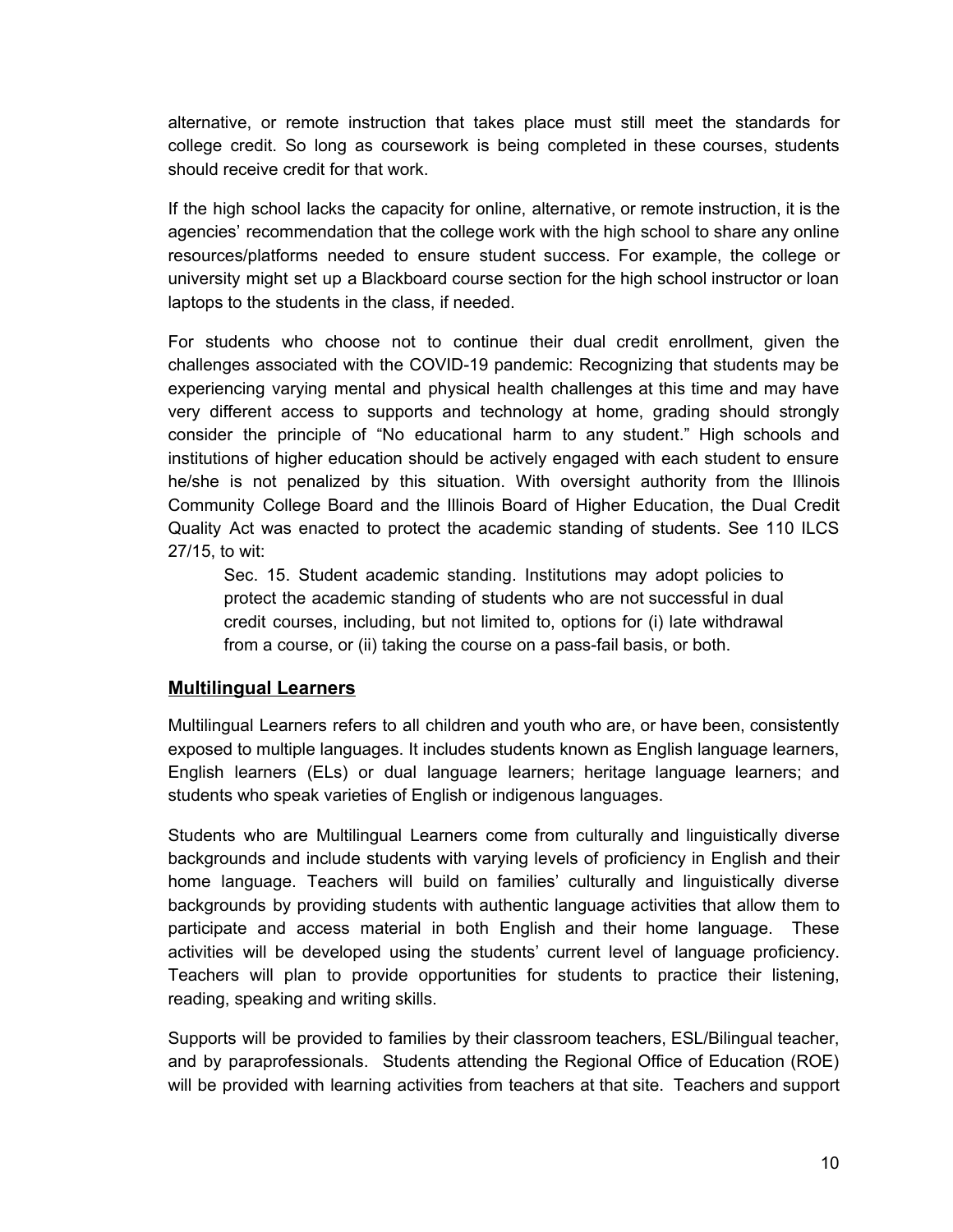staff will work to engage students in learning by providing a mixture of activities to include oral-based activities, thematic units, games, artistic creations, and inquiry-based lessons.

#### **Special Education and Related Services**

Students with disabilities are particularly vulnerable during times of disruption and change. To ensure ongoing growth and progress, teachers should focus their instructional planning on how to continue serving these students to the greatest extent practicable by tailoring remote learning that provides educational benefits to students with disabilities. All decisions regarding special education must comply with guidance from the [U](https://sites.ed.gov/idea/idea-files/q-and-a-providing-services-to-children-with-disabilities-during-the-coronavirus-disease-2019-outbreak/).S. [Department](https://sites.ed.gov/idea/idea-files/q-and-a-providing-services-to-children-with-disabilities-during-the-coronavirus-disease-2019-outbreak/) of Education.

In District 189, students who receive Special Education and other services from District 189 will continue to receive services. The focus of instruction will be individualized and based on the students' IEPs, their goals, the modifications, and accommodations within the IEP. Students will receive daily support from case managers via online or other communication methods in completion of assigned tasks. In determining how to best deliver services, IEPs may require a change to support and/or match remote learning.

Related service professionals and paraprofessionals play a vital role in the daily instruction of students with IEPs. It is essential during remote learning that these professionals are a part of the continued learning of our students. These individuals will be working in collaboration with other educators to meet the needs of students with disabilities.

- Assist in contacting families (in accordance with district policies) and helping with work.
- Chunk activities; provide students with work schedules and other more structured ways to approach their learning goals.
- Provide resources for families in need of assistance, such as mental health resources, crisis lines, suicide prevention.

When possible, clinicians may conduct check-in calls, and clinicians (such as Physical Therapy/Occupational Therapy) may consider creating videos on exercises, etc.

#### **Digital Resources for Core Subject Areas and Social-Emotional Supports**

As mentioned in the previous section, students will have access to the Clever portal and other web-based resources. Any additional links or downloaded items required for student activities will be provided in emails or Google Classroom by the teacher.

Please see the current list of all digital resources.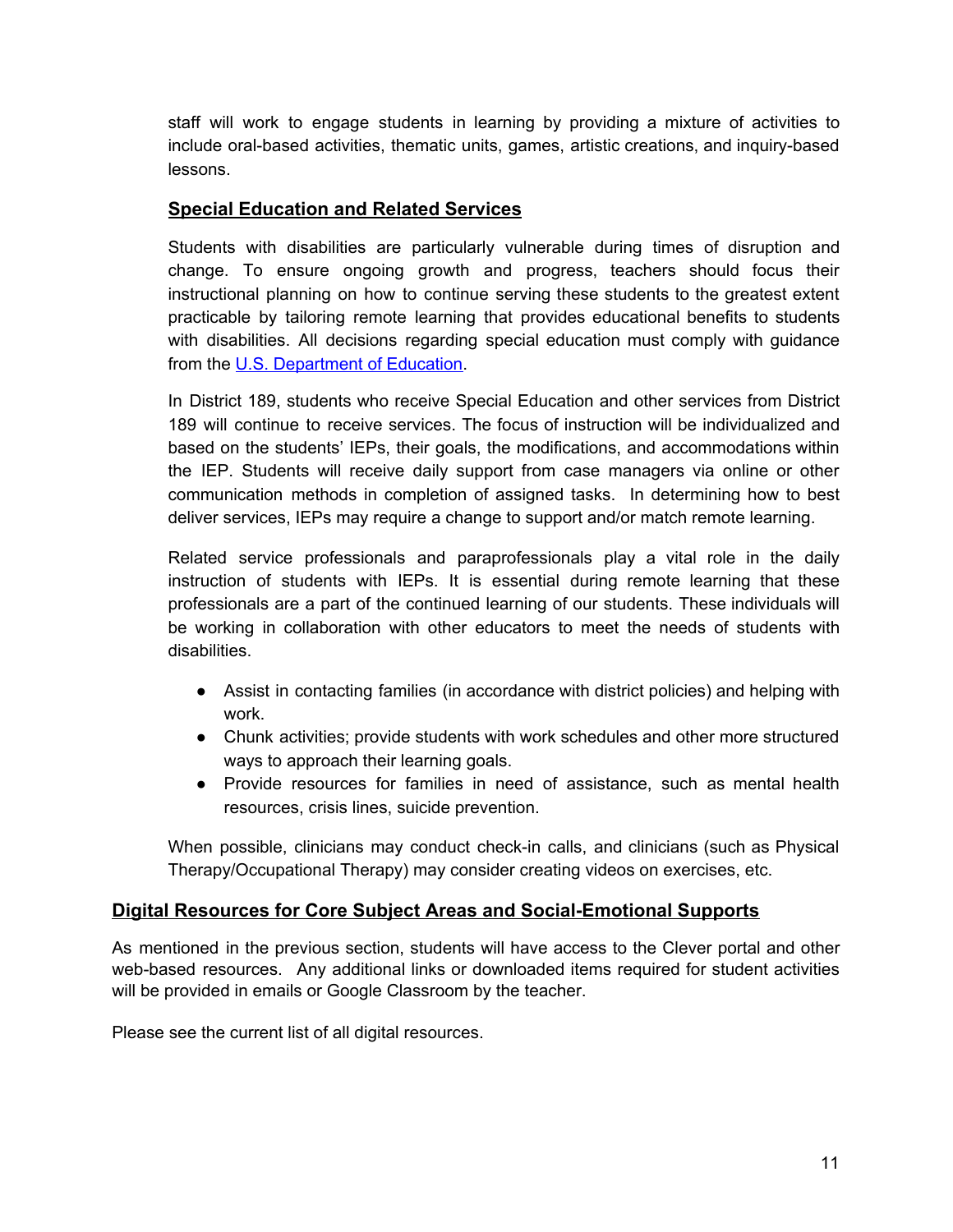#### **All Online Content and/or Social-Emotional Learning (SEL) Supports**

ESTL 189 [Clever](https://clever.com/oauth/authorize?channel=clever&client_id=4c63c1cf623dce82caac&confirmed=true&district_id=57a216fadef84101000002a0&redirect_uri=https%3A%2F%2Fclever.com%2Fin%2Fauth_callback&response_type=code&state=bdc48bfafd61bd27af2da0044a55e2cb6127559b3799e379010690f19477f6a9) Portal ([www.estl189.com](http://www.estl189.com/) - Look for the  $\mathbf C$  in the menu option on the right side of the screen . This is a link to apps used by students during the school day.)

[www.khanacademy.org](http://www.khanacademy.org/) (Great resource for parents and students grades K - 12 in all subjects and for SAT test preparations.)

ESTL 189 ELA and Math [Resources](https://drive.google.com/open?id=190pphoXgYTJI_HzOunZXJTANz_Yn1Hlp) ( <https://tinyurl.com/uyhb7xs> **-** Handouts and Printable Resources)

[www.digitallibrary.io/](http://www.digitallibrary.io/) (Online library for younger readers)

[Scholastic](https://classroommagazines.scholastic.com/support/learnathome.html) Activities ( <https://classroommagazines.scholastic.com/support/learnathome.html> -Cross-curricular on-line journeys)

#### **English/Language Arts**

<https://www.abcya.com/> (Provides over 400 fun and educational games for Pre-K-6 in reading and math.)

<https://pbskids.org/games/reading/> (Uses technology and media through educational games and videos to build knowledge, critical thinking, imagination and curiosity in reading.)

#### **English/Language Arts (continued)**

<https://www.funbrain.com/> (Free educational games, books, comics, and videos that help develop skills in reading, problem-solving and literacy (K-8).)

<https://www.starfall.com/h/> (Children ages 3-6 have fun learning to read.)

<https://www.sesamestreet.org/games> (This popular kid show has reading games that get the grouch out of anyone for ages 3-6.)

<https://www.seussville.com/> (This popular series of books puts Dr. Seuss in a town of reading fun for ages 3-6)

<https://www.storylineonline.net/> (Videos featuring celebrated actors reading children's books alongside creatively produced illustrations.)

#### **Math**

<https://www.aleks.com/> (Students in Grades 5-8 (plus some select HS courses) can access ALEKS.)

<https://mathbeforebed.com/> (Numeracy for K - 3)

<https://wodb.ca/> (Which one doesn't belong? Thought provoking puzzles)

<https://www.samebutdifferentmath.com/> (Same but Different Math for building arguments and critiquing reasoning)

<https://stevewyborney.com/2017/02/splat/> (Games and puzzles from all areas)

<https://www.gregtangmath.com/> (Games and activities)

<https://www.hoodamath.com/> (Games and activities)

<https://www.arcademics.com/> (Games and activities)

<https://www.mathplayground.com/> (Games and activities)

<https://www.funbrain.com/math-zone> (Games and activities)

<https://www.education.com/resources/number-sense/> (Games and activities)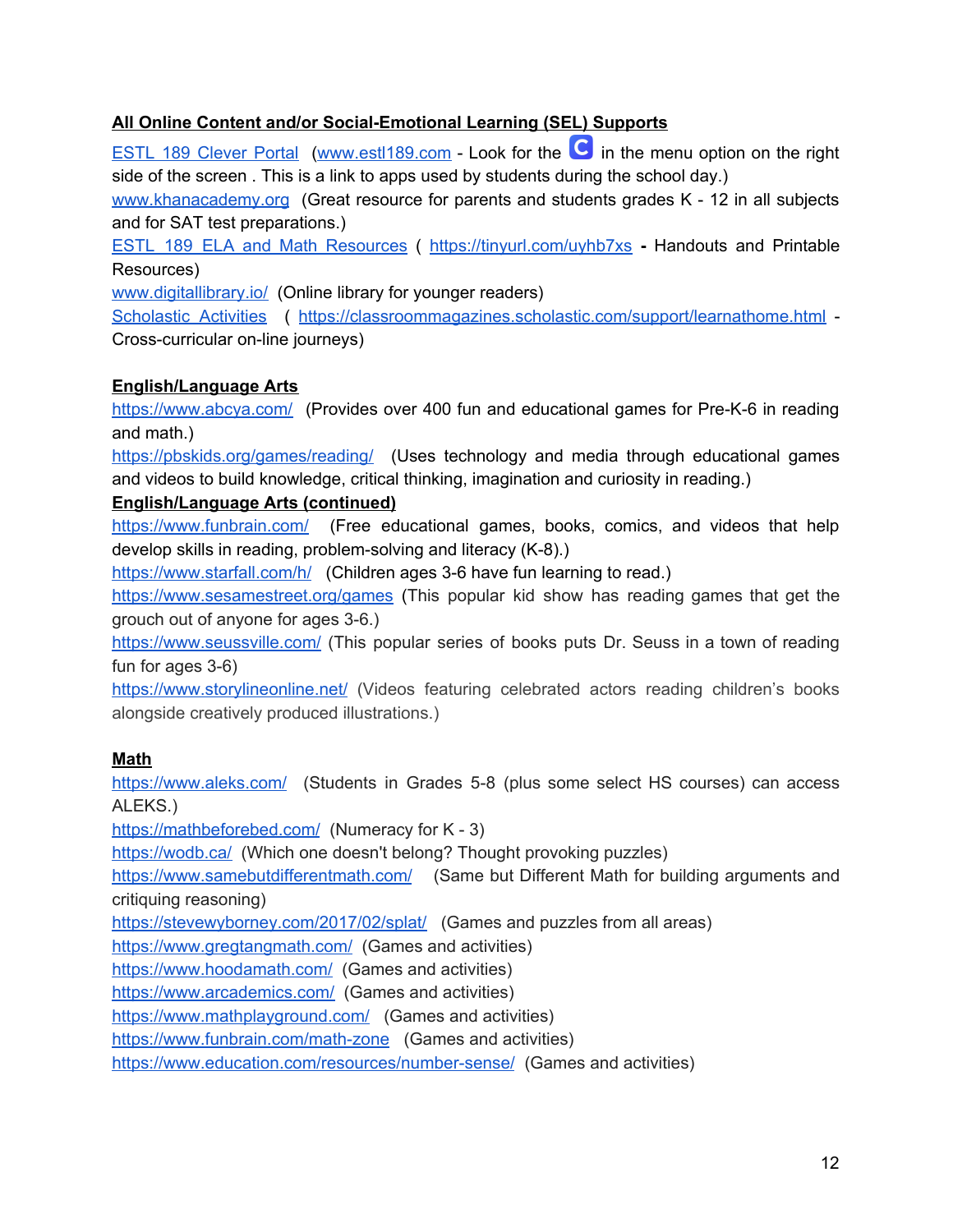#### **Social-Emotional Resources**

- Ripple Effects Home Access Link: <https://rippleeffectsweb.com/adminportal/login>
- Online Stories: <https://www.storylineonline.net/>
- Social Emotional Learning activities from Centervention: <https://www.centervention.com/social-emotional-learning-activities/>
- GoNoodle (online SEL activities; ex: Mindfulness, Breathing, Stretching) <https://www.gonoodle.com/blog/gonoodle-games-movement-app-for-kids/>
- Epic! Books (online SEL activities): <https://www.getepic.com/>
- PBIS: Daniel Tiger: <https://pbskids.org/daniel/>

#### **Communication**

Especially in times like these, communication is the key to success. It is vitally important for all families to have updated contact information so that teachers can connect with students. Each family is asked to update their mailing address, email, and phone numbers. Without this updated information, students will be left behind. Likewise, families need contact information for principals and teachers. Should a family need to contact a school, please email the school principal. Please see the list of building administration with email addresses.

| East St. Louis SD 189 - School and Building Leader Directory |  |  |  |  |  |
|--------------------------------------------------------------|--|--|--|--|--|
|--------------------------------------------------------------|--|--|--|--|--|

| <b>Vivian Adams Early Childhood Center</b> |                                               |  |  |
|--------------------------------------------|-----------------------------------------------|--|--|
| Principal: Melanie Hood                    | melanie.hood@estl189.com                      |  |  |
| Asst. Principal: Devon Bruce               | devon.bruce@estl189.com                       |  |  |
| <b>James Avant Elementary School</b>       |                                               |  |  |
| Principal: Quanshanda Nicholson            | quanshanda.nicholson@estl189.com              |  |  |
| Asst. Principal: Latesha Clemons           | latesha.clemons@estl189.com                   |  |  |
| <b>Gordon Bush Elementary School</b>       |                                               |  |  |
|                                            |                                               |  |  |
| Principal: Dr. Brittany Green              | brittany.green@estl189.com                    |  |  |
| Asst. Principal: Delicia Ferrell           | delicia.ferrell@estl189.com                   |  |  |
|                                            | <b>Paul Laurence Dunbar Elementary School</b> |  |  |
| Principal: Carlynda Coleman                | carlynda.coleman@estl189.com                  |  |  |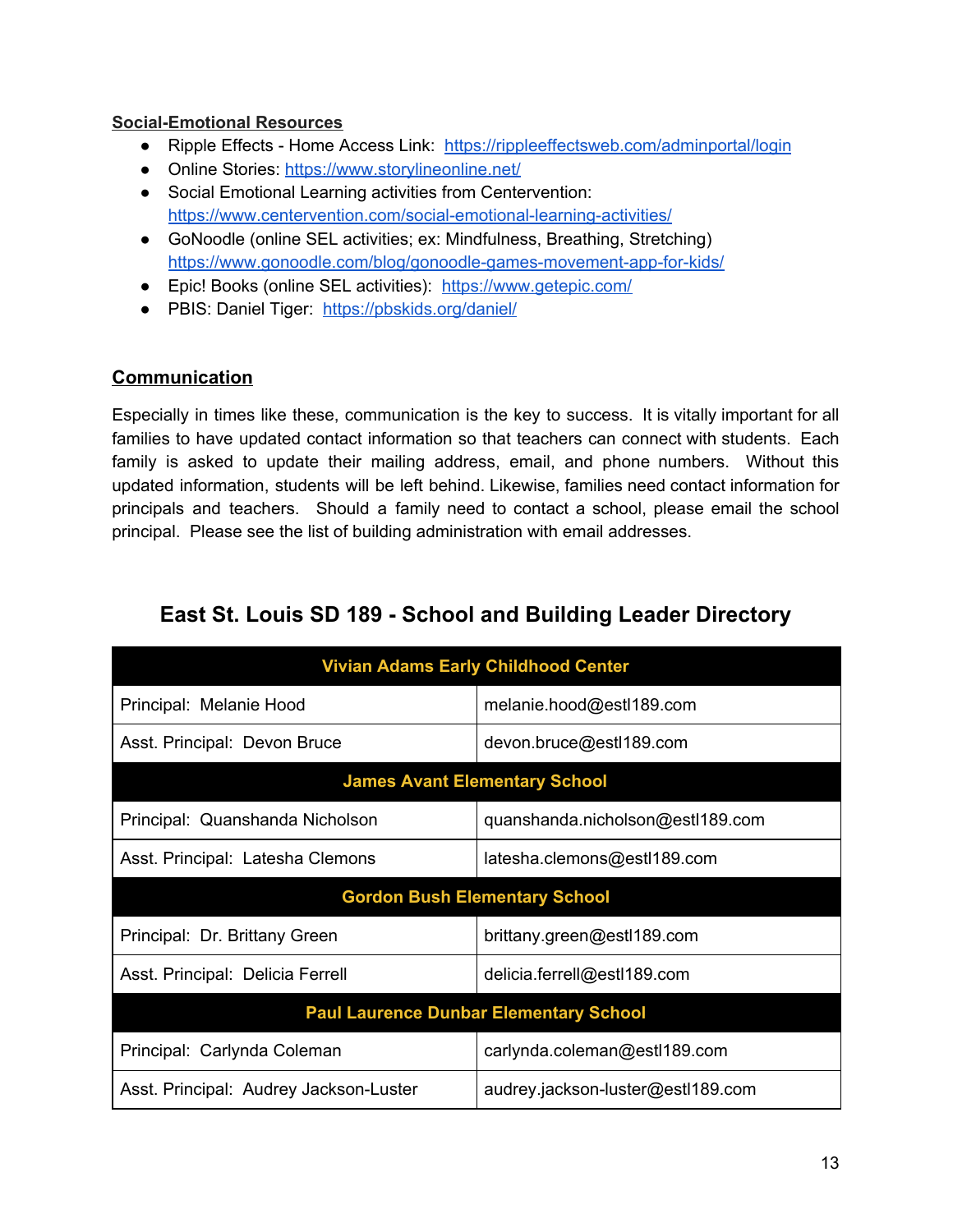| <b>Annette Officer Elementary School</b>     |                                                        |  |  |
|----------------------------------------------|--------------------------------------------------------|--|--|
| Principal: Tifani Brown                      | tiffani.brown@estl189.com                              |  |  |
| Asst. Principal: Darla Wall                  | darla.wall@estl189.com                                 |  |  |
|                                              | <b>Katie Harper-Wright Elementary School</b>           |  |  |
| Principal: Maria White-Burton                | maria.white-burton@estl189.com                         |  |  |
| Asst. Principal: Mica Ike                    | mica.ike@estl189.com                                   |  |  |
| <b>Lincoln Middle School</b>                 |                                                        |  |  |
| Principal: David Shanks                      | david.shanks@estl189.com                               |  |  |
| Asst. Principal: Katina Griffin              | katina.griffin@estl189.com                             |  |  |
| Asst. Principal: Renaldo Jackson             | renaldo.jackson@estl189.com                            |  |  |
|                                              | <b>Mason Clark Middle School</b>                       |  |  |
| Principal: Kimberly Jones-Riley              | kim.jones-riley@estl189.com                            |  |  |
| Asst. Principal: Dennis Love                 | dennis.love@estl189.com                                |  |  |
| Asst. Principal: Gwendolyn Randolph          | gwendolyn.randolph@estl189.com                         |  |  |
|                                              | <b>Wyvetter Younge Alternative Center of Education</b> |  |  |
| Principal: Darnell Spencer                   | darnell.spencer@estl189.com                            |  |  |
| Asst. Principal: Lena Dye                    | lena.dye@estl189.com                                   |  |  |
| <b>East St. Louis Senior High School</b>     |                                                        |  |  |
| Principal: Dr. Justin Moore                  | justin.moore@estl189.com                               |  |  |
| 9th Gr Asst. Principal: Anson Mitchell       | anson.mitchell@estl189.com                             |  |  |
| 10th Gr Asst. Principal: Danielle Huff       | danielle.huff@estl189.com                              |  |  |
| 11th Gr Asst. Principal: Kimberly Allen      | kimberly.allen@estl189.com                             |  |  |
| 12th Gr. Asst. Principal: Dr. Tesha Robinson | tesha.robinson@estl189.com                             |  |  |